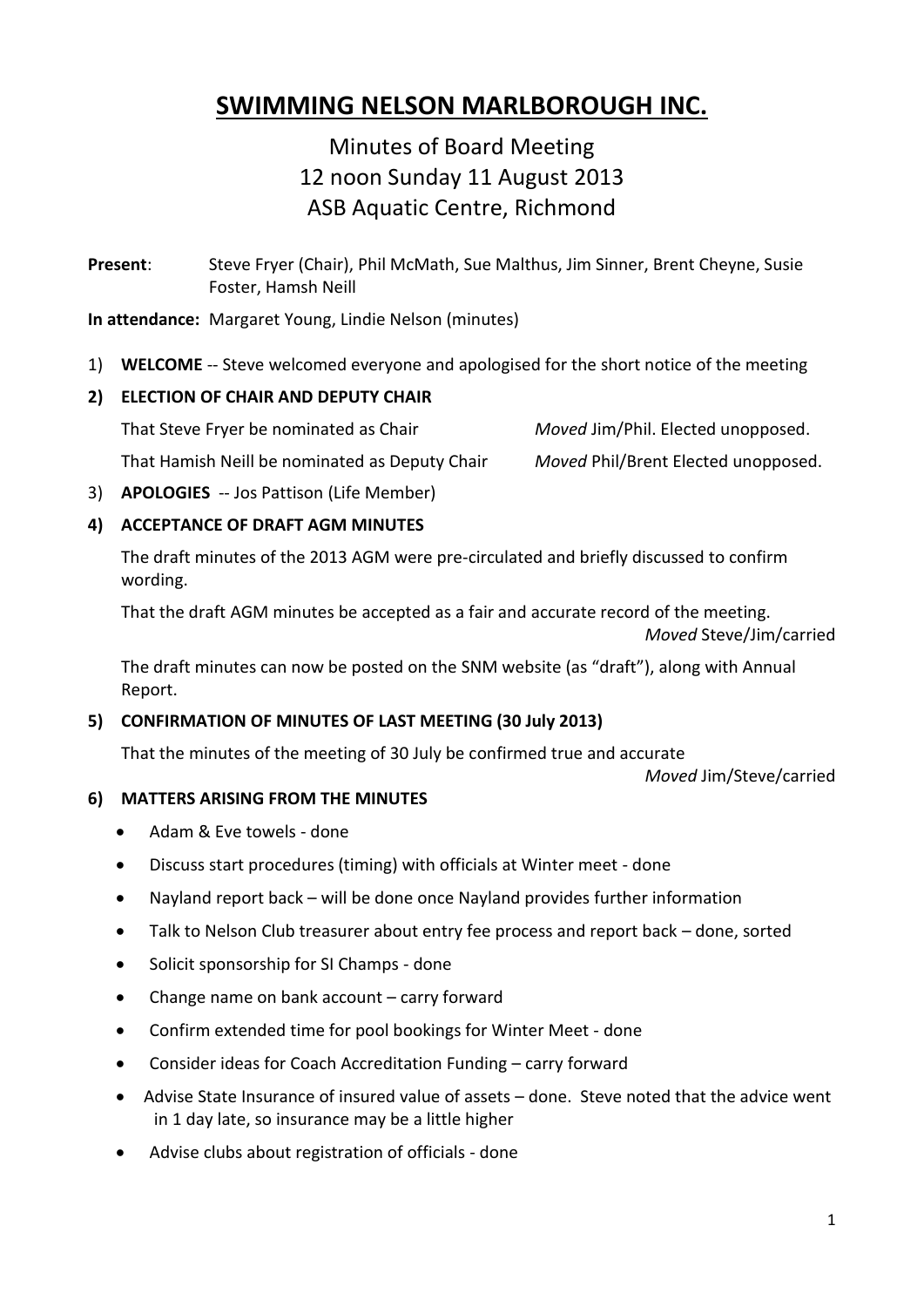- Application to Pub Charities carry forward
- SI Champs medals -- done, Sue will now give SI Champs ribbons to Hamish to take to meet
- Order copies of Annual Report and remits for AGM done
- Remind clubs of AGM -- done
- Report back to coaching group on swim calendar decisions -- done

## **7) GENERAL BUSINESS**

## *Board portfolios*

Sue requested that she be relieved of one of her two portfolios (fundraising & medals/ribbons), once the Nelson Club representative joins the Board. Hamish reported that Nelson is working on getting a new Board rep. It is also an option for Board members to ask someone else from their club to assist with their portfolio responsibilities.

Agreed that Hamish will be the event coordinator for Nelson events, also that Brent's portfolio covers the WOSP and SNM Strategic plan.

To confirm the same portfolios as members had last year with the addition of Hamish as Events Coordinator for Nelson events, Brent's portfolio to include Whole of Sport Plan and SNM Strategic Plan, and that one of Sue's portfolios (medals and fundraising) will go to the Nelson Club representative when they join the Board.

*Moved* Jim/Steve/carried

## *Club liaison*

Agreed to the following club liaison responsibilities:

Motueka – Jim Kaikoura – Jos Murchison – Brent Nelson South – Hamish Blenheim – Phil Nelson – TBC Remove Nayland Park

## *Hosting of C&T meet - invite clubs to express interest*

Jim explained that you can qualify for SI C&T in a yard pool, but cannot get 50m or 100/200 IM times (however these times can be obtained at other meets).

Jim will invite all NM clubs to express interest in hosting the NM C&T meet by 1 October so that the Board can consider offers at its October meeting.

## *Update on SI champs*

Phil reported good progress. Entries close 20 August then we will know numbers. Mostly it is replicating the SISS –just bigger! Jim will email the flier to Kent Stead & Mark O'Connor (cc Christian Renford) and encourage HP swimmers to enter since it is a zonal competition.

SI Champs merchandise is available, with an order form on the website.

Hamish noted the need to tape areas off and be strict about spectators not sitting with teams.

*Update on timing gear*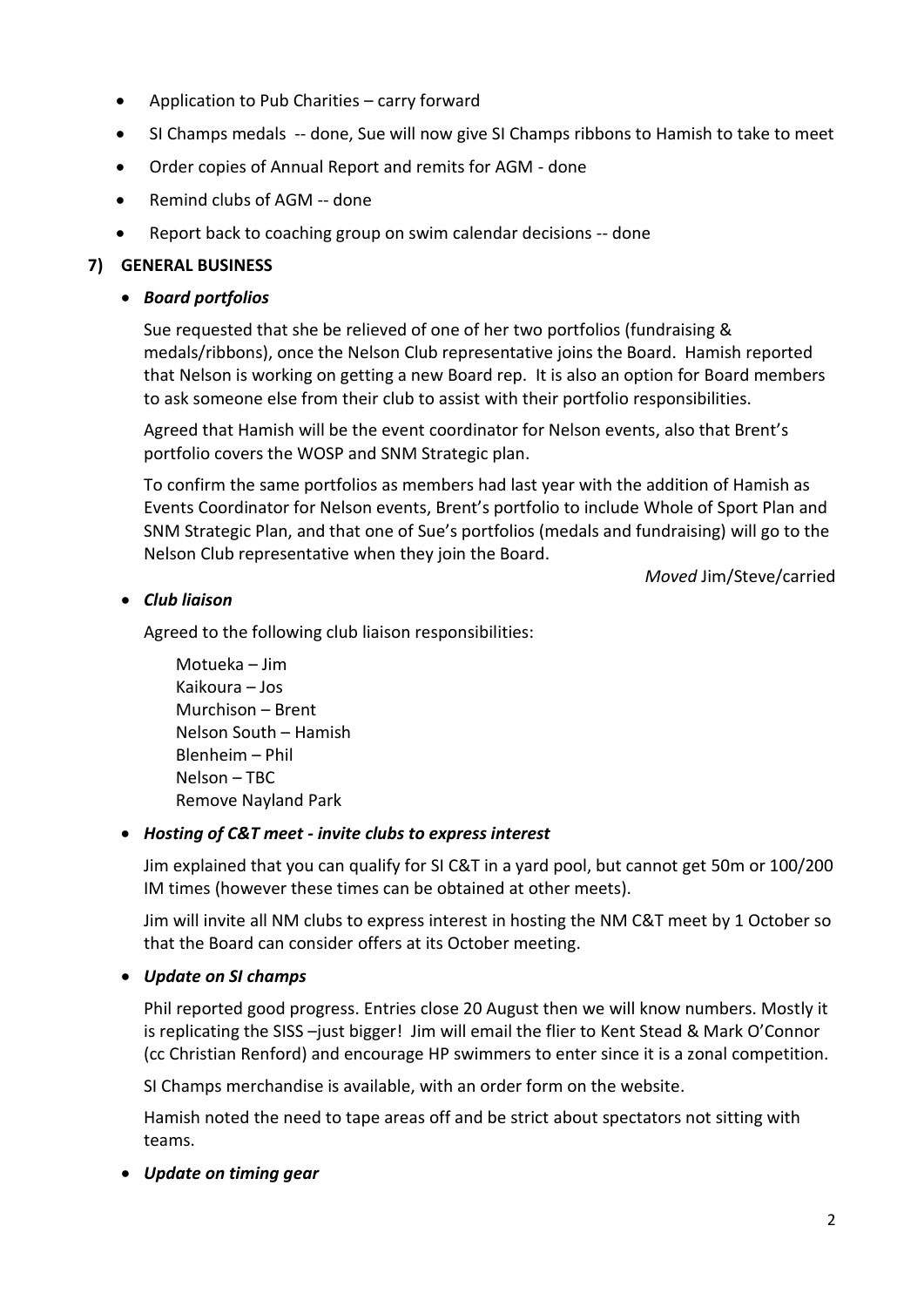Steve explained that John Elder of Nelson SC has been very helpful upgrading the timing gear. John would like to give us a quote to convert the timing gear to touch pads. This work would not happen right away, but we are interested in exploring the option.

Jim noted that there are 2 urgent things to fix – repair some cable clips and replace buttons. John has looked at both of these, but needs to price the buttons.

#### *Moved*

To authorise Steve and Jim to approve expenditure of up to \$1000 to upgrade cables and buttons, based on a quote from John Elder

Jim/Hamish/carried

*Moved* Susie/Jim/carried

Steve will also request a quote for a new pedestal to enable us to go to 10 lanes.

Still intend to use 8 lanes for SI Champs, unless there is a very large number of entries in which case it might be necessary to use 10 lanes to keep the session times manageable.

#### *SNM Banner*

Phil reported that Alex Lloyd has a quote of \$250 for 2 SNM banners (*1200 x 2400).*

*Moved* that the banners be purchased; final design to be approved by Jim and Phil. Phil/Steve/carried

Phil and Jim will discuss whether to get portrait or landscape banners.

#### *Provision of meet results between sessions*

Following discussion with Andy Adair, Jim has agreed to place the MM backup file on the website as soon as possible after each session – this gives all the clubs the same access. Ideally we will have web access at each meet so it can be done poolside.

Jim to email clubs letting them know that this will be done in future and amend flier noting that every endeavour will be made to post the MM backup files asap each session. Andy will also talk to the coaches and encourage them to use this information between sessions.

## *Payments*

Approved payment of \$895 invoice for lane counters, and payment to John Elder to reimburse him for components purchased to repair timing gear prior to Winter Meet

#### **8) BOARD TIME**

It was noted that the Winter Meet was run fabulously.

## **9) NEXT MEETING (DATE AND VENUE)**

Following discussion it was decided to keep regular board meetings on Tuesdays, 7 pm. Hamish will advise whether the  $2^{nd}$  or  $3^{rd}$  Tuesday of the month works best. Meetings will be at WHK in winter and NSSC Club rooms in summer.

**Next meeting:** 10<sup>th</sup> or 17<sup>th</sup> September, 7 pm at WHK

Agenda items

ASB and the NM Winter Meet organisation

Meeting closed at 13.19 pm